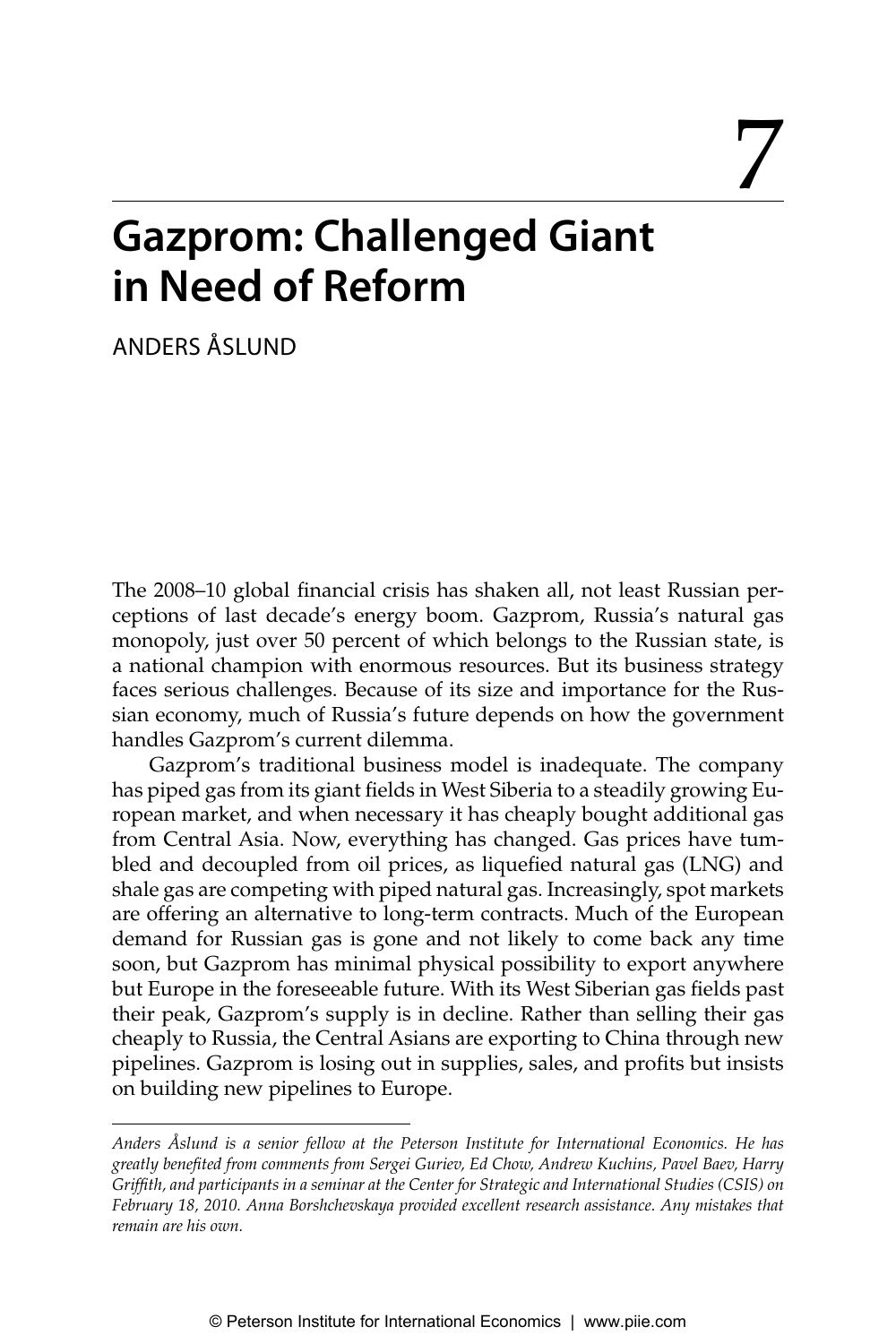In this chapter I first summarize Gazprom's traditional strategy, then record how the financial crisis has challenged Gazprom, report and assess the Gazprom management's response, and finally outline an alternative Russian gas policy.

### **Gazprom's Traditional Strategy**

Gazprom draws on two traditions. One is that of Soviet ministries. In parallel with a few other Russian industries, notably railways and atomic energy, Gazprom was formed out of a Soviet ministry—the Ministry of Gas Industry. In contrast, most other Soviet industrial ministries, such as oil, coal, and electricity, were broken up into individual enterprises, which were largely privatized and encouraged to compete on domestic and foreign markets. But Gazprom and Rosatom (Russia's State Atomic Energy Corporation) stayed consolidated monopolies. Like the Soviet railways, they have retained many features of Soviet ministries.

The other Gazprom tradition, the state-owned national oil and gas company, is characteristic of most member countries of the Organization of Petroleum Exporting Countries (OPEC). These companies are forming a state within the state, dominating their respective countries both economically and politically. Gazprom has a few peculiarities in comparison with such national champions. Although it has acquired substantial oil production and power assets, it remains predominantly a gas company. Unlike most national champions in OPEC countries, Gazprom has substantial and widespread private ownership. Both these traditions involve extensive state monopolies.

Gazprom was formed by Viktor Chernomyrdin, the young, impressive professional who was appointed the last Soviet minister of gas industry in 1985. It was transformed into an enterprise association before the collapse of the Soviet Union. Chernomyrdin, who was Russia's prime minister from December 1992 until March 1998, granted Gazprom special privileges. In late 1993 it was awarded multiple monopolies and tax privileges, and in 1994 a large-scale insider privatization was launched. Gazprom's dominant features were huge resource endowment, extreme monopoly, favorable taxation, and insider privatization.<sup>1</sup> It also has many specific features.

First, Gazprom is big. It accounts for about 8 percent of Russia's GDP, one-fifth of its exports, and one-fifth of its market capitalization. In these three dimensions as well as tax payments, Gazprom is Russia's largest

<sup>1.</sup> Jonathan P. Stern, *The Future of Russian Gas and Gazprom* (Oxford: Oxford University Press, 2005) offers an upbeat view of Gazprom, while Clifford G. Gaddy and Barry W. Ickes, *Russia's Virtual Economy* (Washington: Brookings Institution) show the complexity of Gazprom's barter deals and cross-subsidization.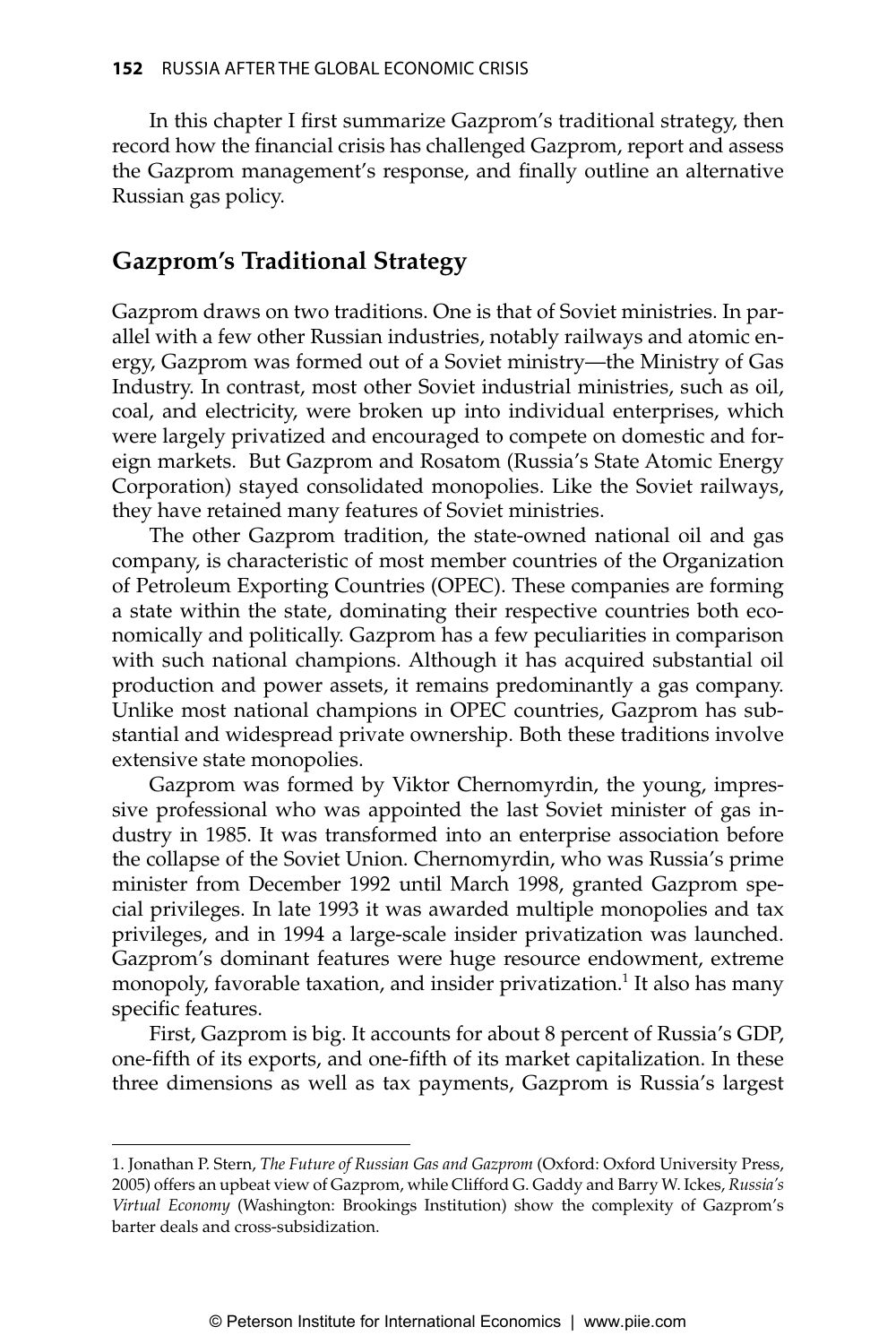corporation, though its staff of some 330,000 is far smaller than that of the Russian Railways.

Second, Gazprom maintains monopolies over exports, trunk-line transportation, and development of new major fields. Russia has the world's largest gas reserves, and Gazprom's great advantage is its control of one-quarter of the world's gas reserves, through licenses granted by the government. Government protection is its greatest strength.

Third, gas prices are controlled far below the market level, and Gazprom rations its supplies. For the last several years, domestic prices have been gradually raised and are supposed to reach the market level in 2011, but the discrepancy between domestic and world prices varies with the vagaries of the international market. At times, domestic prices have been as low as one-fifth of world prices.

Fourth, Gazprom has far lower tax rates than the oil industry. In 2007 Gazprom paid \$7.3 in taxes per barrel of oil equivalent produced, while private companies paid \$31 to \$34 or nearly five times more.<sup>2</sup> The low taxes are justified with low regulated gas prices, but as a consequence Gazprom openly negotiates with the state on its taxes. Gazprom hardly makes any profits on its domestic sales, unlike independent producers, notably Novatek, which are making huge profits on such sales because of their greater efficiency.3

The Soviet gas industry expanded greatly in the 1970s and 1980s, when the large West Siberian gas fields were developed. The gas fields were developed later than the oil fields, and in the 1990s the gas industry managed to maintain nearly stable production, while Russian oil output plummeted by half. From 1999 to 2004, however, Russian oil production rose sharply, while gas output remained stagnant. From 2003 to 2008 Gazprom's production was almost perfectly flat at 550 billion cubic meters, accounting for almost 85 percent of Russia's gas output (figure 7.1).

Russia's gas production rose slightly because of independent producers. In reality, Gazprom's own production has long been in decline, but it keeps its production constant by taking over the assets of independent producers. Some 40 billion cubic meters of associated gas is flared in Russia each year since Gazprom does not allow the producers in question access to its pipeline system.<sup>4</sup>

When its gas output expanded in the 1970s and 1980s, the Soviet Union initially satisfied its own gas needs, then those of its Eastern European satellites. In the early 1980s, the Soviet Union built politically controversial long pipelines to Western Europe, selling large volumes to primarily

<sup>2.</sup> Vladimir Milov, *Russia and the West: The Energy Factor* (Institut français des relations internationales and Center for Strategic and International Studies, July 2008), 3.

<sup>3.</sup> A large minority share of Novatek is now owned by Gazprom, so it is a related company.

<sup>4.</sup> Nadia Popova, "Bill Gives Priority to Gas Power," *Moscow Times,* August 13, 2009.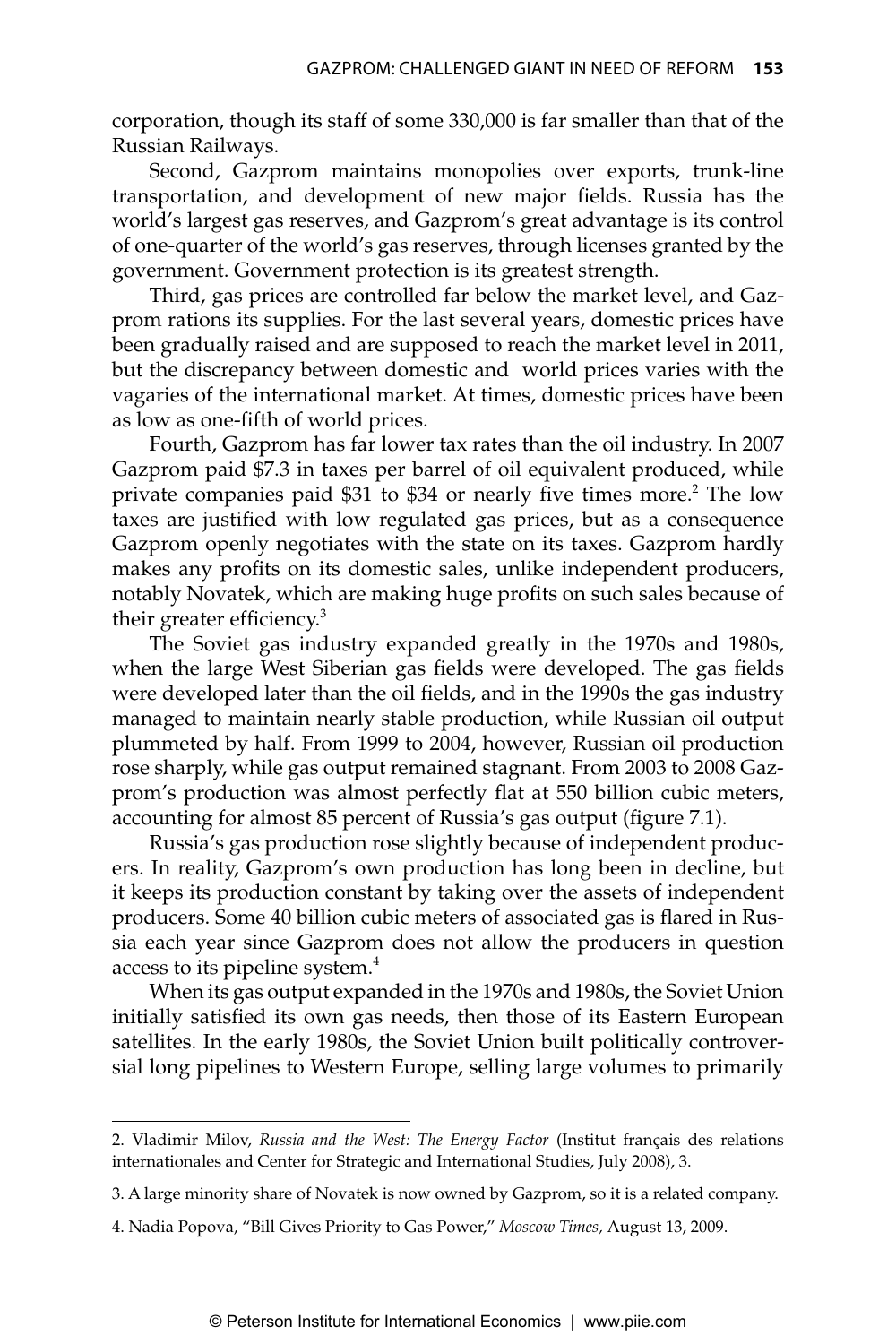

**Figure 7.1 Gas production, Russia and Gazprom, 2000-09**

Germany and Italy. These sales were based on long-term contracts, with prices changing quarterly related to various oil prices with a delay of half a year.

As the outer Soviet empire and the Soviet Union itself collapsed, Russia's gas sales changed geographic orientation. All the postcommunist countries reduced overall production and energy intensity, allowing Gazprom to redirect its sales from the Commonwealth of Independent States (CIS) and Eastern Europe to Western Europe. During the long economic boom starting in 2000, Gazprom thrived on steadily increasing gas demand from Western Europe, as the European Union's own gas production dwindled; gas was a favored source of energy, generating less carbon dioxide than oil and coal. Russian gas supplies were considered very reliable. Production costs in existing giant gas fields in West Siberia were low, allowing Gazprom to reap huge profits.

Gazprom has enjoyed monopoly over foreign trade in piped gas, though sometimes it allowed related intermediaries to participate in this trade. The value of its exports tripled from 2002 until 2006 because of rising oil and gas prices. Russia's export volume was actually more or less constant around 195 billion cubic meters. Its net export volume, however,

*Sources:* Gazprom Databook, 2007 and June 2009, www.gazprom.com; Russian Federal Statistical Service; Kremlin.ru; and International Energy Agency.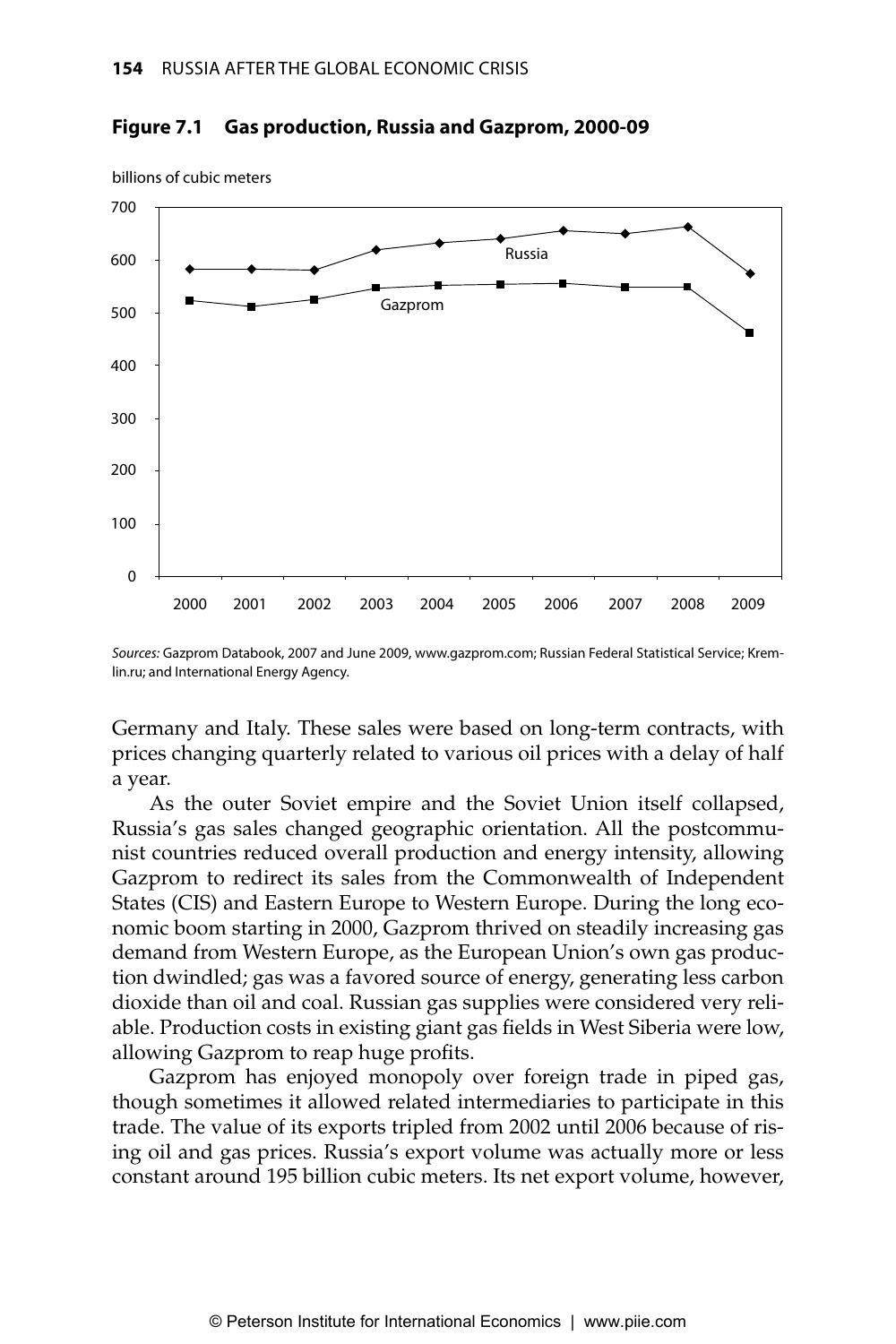

**Figure 7.2 Russia's exports and imports of gas, 2000–08**

\* = includes natural gas, exported from underground gas storage houses in ukraine.

*Sources:* Central Bank of Russia, www.cbr.ru; Gazprom Databook, June 2009, www.gazprom.cpm; uN Comtrade Database (accessed on November 28, 2009 and february 16, 2010).

plummeted from 164 billion cubic meters in 2000 to 131 billion cubic meters in 2008, as Russia imported more gas from Central Asia (figure  $7.2$ ).<sup>5</sup>

Russia's exports to the CIS declined from 60 billion cubic meters in 2000 to 37 billion cubic meters in 2008, while those to Europe rose steadily from 129 billion cubic meters in 2002 to 184 billion cubic meters in 2008 (figure 7.3). Thus, Russia is now a net importer of gas from the CIS.

Sales seemed to be on autopilot, and the perception was that Russia could double its gas sales to Europe from 2006 to 2015. The big question was where Gazprom would find additional supplies. The long-term solution was perceived to be the development of some of Russia's known giant fields. The main focus was on the Yamal Peninsula in the far north or the offshore Shtokman field in the Barents Sea, but their development would be very expensive. The Gazprom management compared the costs with the low domestic gas prices and repeatedly postponed these two large developments.

<sup>5.</sup> Previously, Turkmenistan exported more of its gas directly to countries such as Ukraine without Gazprom's involvement.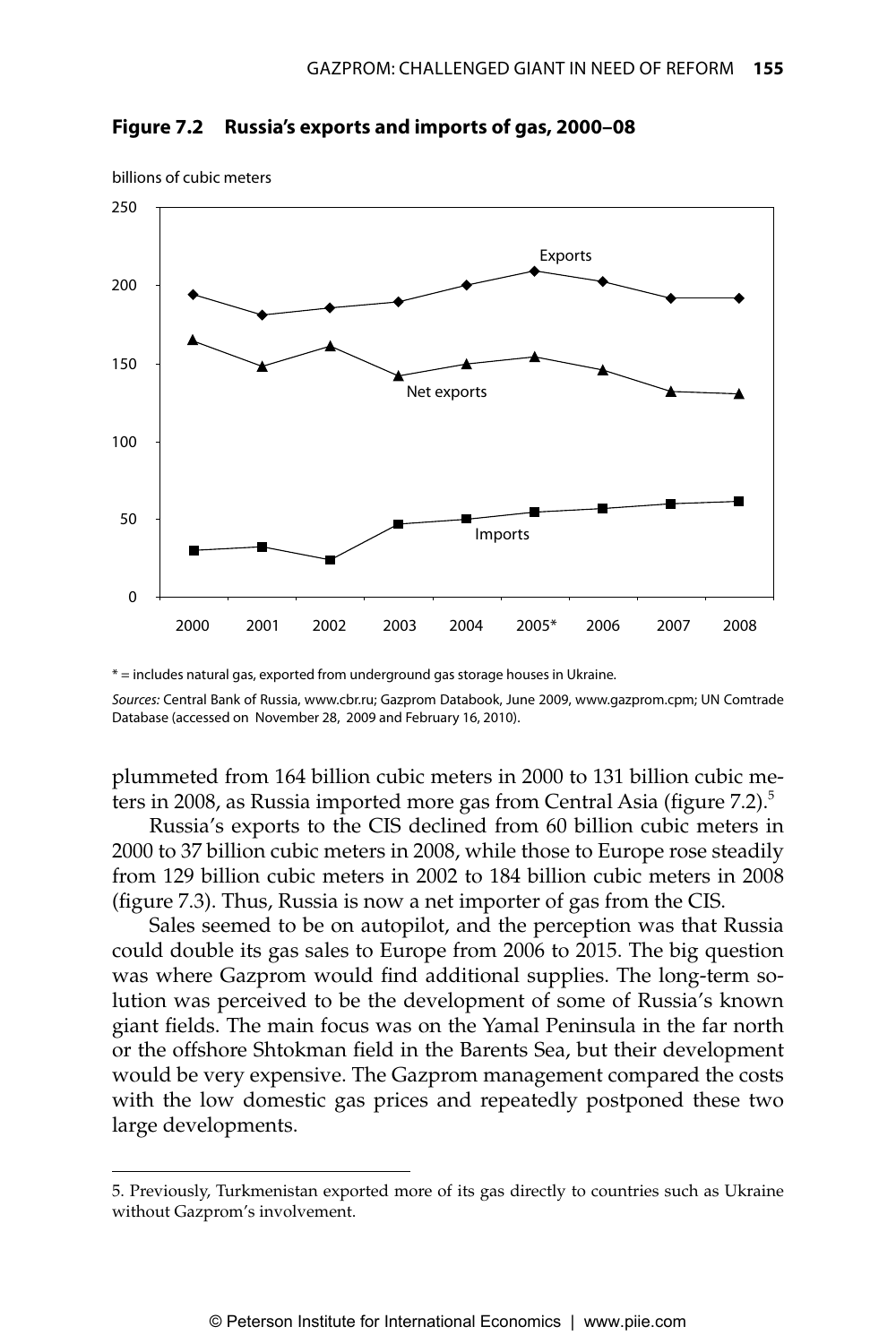

**Figure 7.3 Russia's gas exports to CIS and Europe, 2000–09**

CIS = Commonwealth of Independent States

Note: The year 2005 for CIS includes natural gas, exported from underground gas storage houses in Ukraine.

*Sources:* Central Bank of Russia, www.cbr.ru (accessed on February 16, 2010); Gazprom, www.gazprom.com (accessed on February 16, 2010).

Instead, Gazprom increased its exports to the European market by increasing its purchases of Central Asian gas, and the Russian state helped Gazprom to control gas supplies from Central Asian countries such as Turkmenistan, Kazakhstan, and Uzbekistan. For years, Gazprom could dictate its export prices at a level far below the European prices plus transportation costs, awarding Gazprom large arbitrage rents.

Around 2005 Gazprom played with alternative themes. A major idea was to diversify its sales to reduce its dependence on the European market by supplying gas to the United States, China, and Japan, mainly through LNG to be produced at the Shtokman field for the United States and on Sakhalin for China and Japan. Another idea was to build new pipelines to Europe, mainly Nord Stream from Russia to Germany through the Baltic Sea and South Stream through the Black Sea over the Balkans to Italy. Pipelines to China were discussed more tentatively. Senior Gazprom officials traveled the world discussing developments in Nigeria and elsewhere, but most of these plans remained tenuous. Only in 2009 did Gazprom open its first LNG plant in Sakhalin Energy, a project initiated by Royal Dutch Shell, but Gazprom had forced the foreign companies involved to sell their majority share to it in 2006.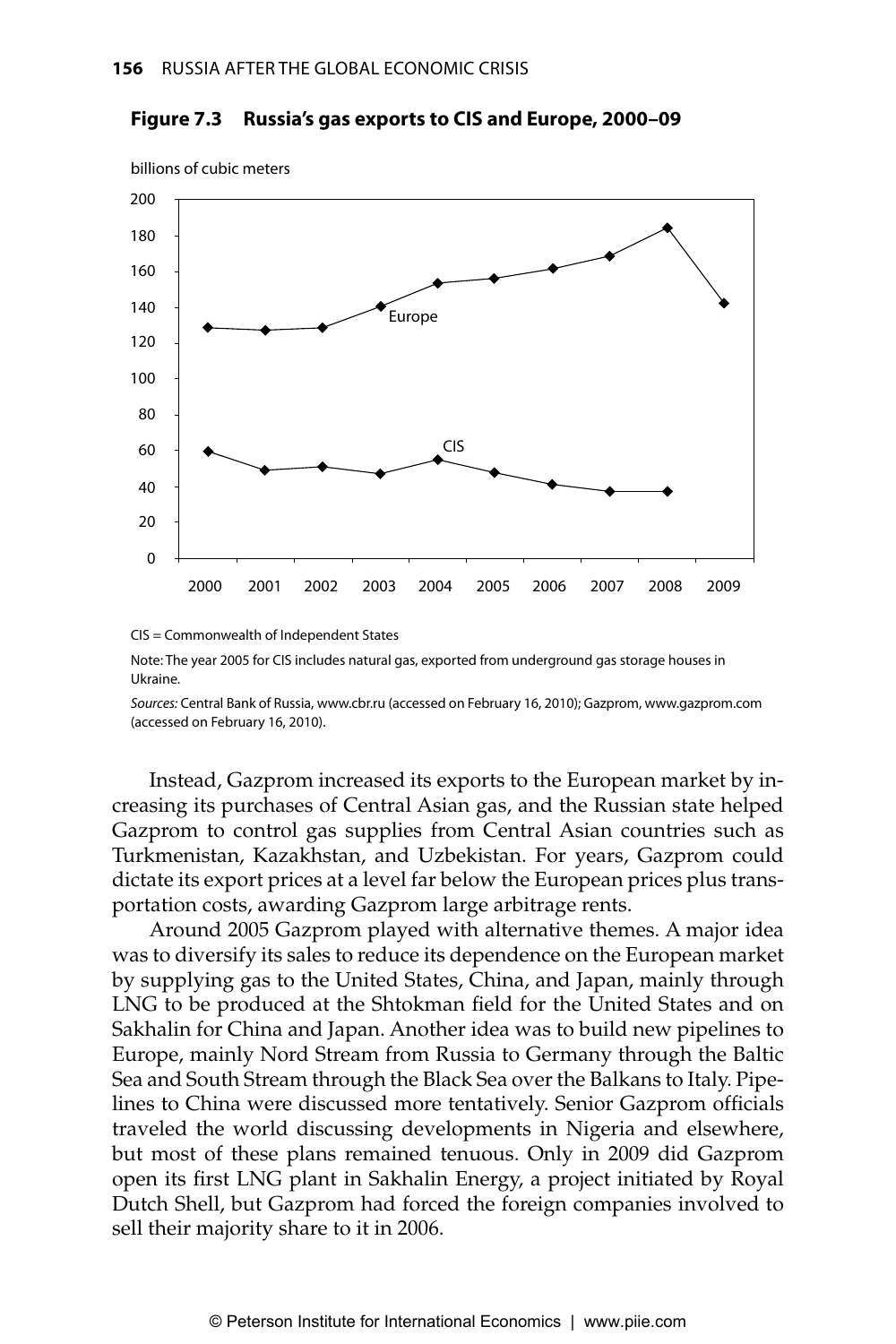Gazprom seemed a money machine. In 2006 the Russian government finally liberalized trade in the previously restricted stocks of Gazprom. As a consequence of great foreign demand, Gazprom's market capitalization peaked at \$350 billion in May 2008, when it was the third most valuable corporation in the world. In June 2008 Gazprom's CEO Alexei Miller boldly predicted that the oil price would rise to \$250 per barrel "in the foreseeable future." The ensuing month, the oil price peaked at \$147 per barrel. Investment banks and energy consultants wrote rave reviews about Gazprom's splendid future. Its officials long predicted that their company would soon be worth \$1 trillion and become the biggest company in the world. Gazprom did not have a very clear strategy, but it seemed to be able to afford it.

Gazprom's great benefits did not necessarily favor the Russian state or its shareholders, but certainly its management. Its governance has persistently been poor and for a purpose. In their excellent book, *Putin and Gazprom*, Boris Nemtsov and Vladimir Milov argue that Gazprom's real aim is to transfer assets to officials through kickbacks on pipeline construction and equity purchases, illicit transfer of Gazprom shares, and transfer pricing in international sales.<sup>6</sup>

#### **Challenges Hit Gazprom**

The global economic crisis hit Gazprom hard. In January 2009 the oil price plummeted to \$32.40 per barrel and Gazprom's market capitalization bottomed out at \$85 billion. A year later, the oil price recovered to \$75 per barrel, and Gazprom's market capitalization stabilized around \$140 billion, just 40 percent of its peak value. It remains Russia's largest company in terms of market capitalization, but it has underperformed in comparison with any relevant asset class.

Its net profit, which exceeded \$25 billion in 2007 and 2008, is likely to stop at some \$19 billion in 2009 (figure 7.4). Meanwhile, Gazprom's overall investment continues to rise and in 2010 is planned at \$30 billion, far exceeding net profits.<sup>7</sup> As a consequence, Gazprom has a persistent negative cash flow with a net debt of over \$40 billion.

In each recession, some structural weaknesses are revealed, and Gazprom may be experiencing the beginning of a substantial structural crisis. Because of its unique role in Russia's economy and politics, this concerns

<sup>6.</sup> Boris Nemtsov and Vladimir Milov, *Putin and Gazprom* (Moscow, 2009); Global Witness, *It's a Gas—Funny Business in the Turkmen-Ukraine Gas Trade* (report, Washington: Global Witness Publishing, 2006).

<sup>7.</sup> UBS, "Gazprom Export—Key Takeaways from Conference Call," *Russian Daily News*, April 28, 2009.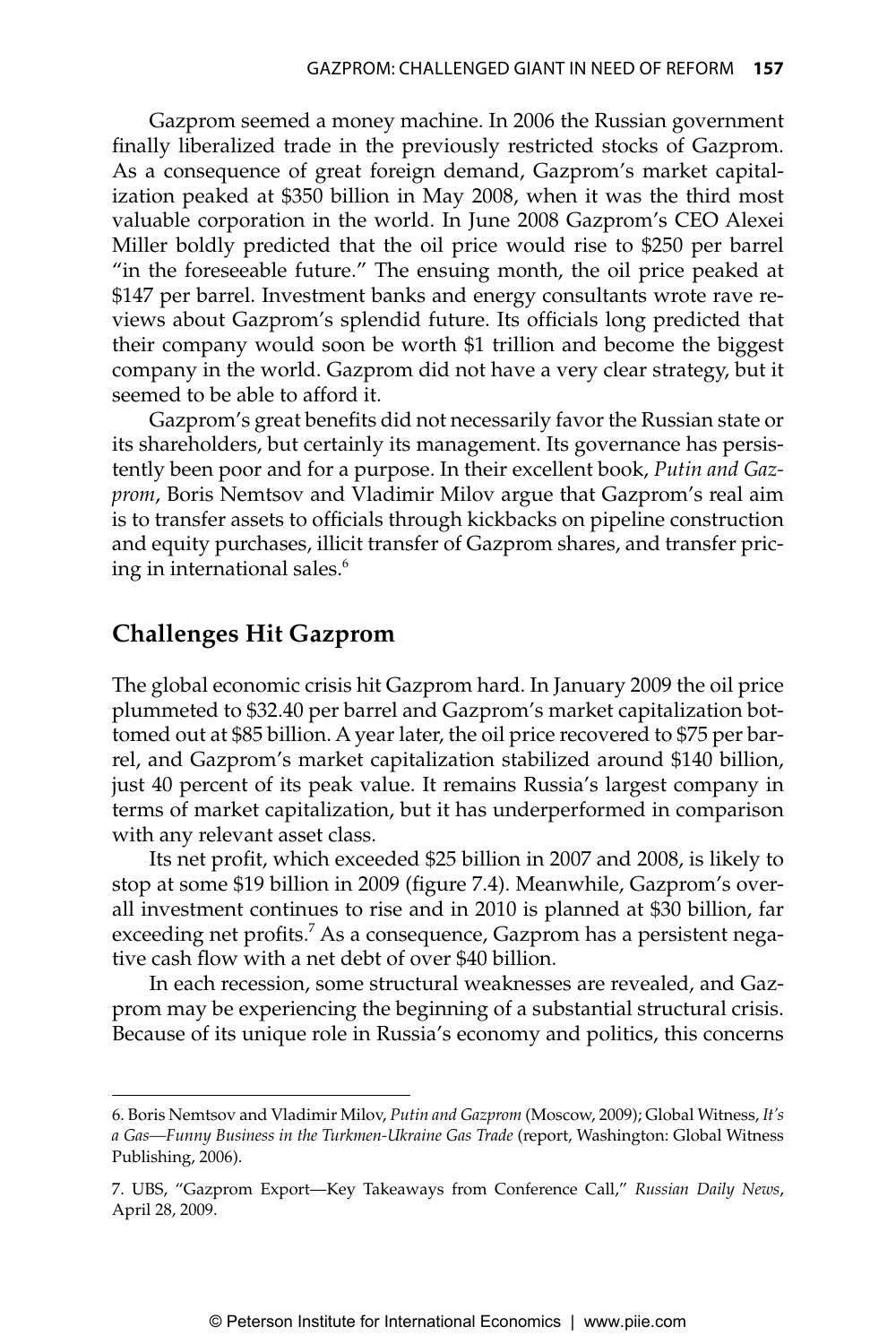

**Figure 7. Gazprom's net profit and capital expenditures, 200–09e**

e = estimate

*Source:* uBS investment Research, July 15, 2009.

the country's economic and political model. The current financial crisis should not be seen as the cause but as a catalyst.

In the first quarter of 2009 an external shock hit Gazprom. Russia's gas exports plunged, compelling Gazprom to cut its production. By June it had reduced its production by 36 percent in annualized terms.<sup>8</sup> Exports started recovering in April and production in July, but Russia's export volume for the year contracted by 11 percent, and the lack of demand forced Gazprom to cut its production from 550 billion cubic meters in 2008 to 462 billion cubic meters in 2009 or by 16 percent.<sup>9</sup> Three factors caused this sudden drop: two weeks of supply cut, temporarily high gas prices, and the great recession.

There are at least six reasons to believe that this was not a temporary phenomenon but a new trend: Gazprom's unreliability as a supplier; new competition from LNG and shale gas; changing relative prices; structural

<sup>8.</sup> UBS, "Gas Industry –56.2% y-o-y Reduction in Russian Gas Exports," *Russian Daily News*, December 18, 2009; UBS, "Gazprom Export—Key Takeaways from Conference Call," *Russian Daily News*, December 18, 2009.

<sup>9.</sup> UBS, "Gazprom: 3Q09 IFRS Results Review," February 2, 2010.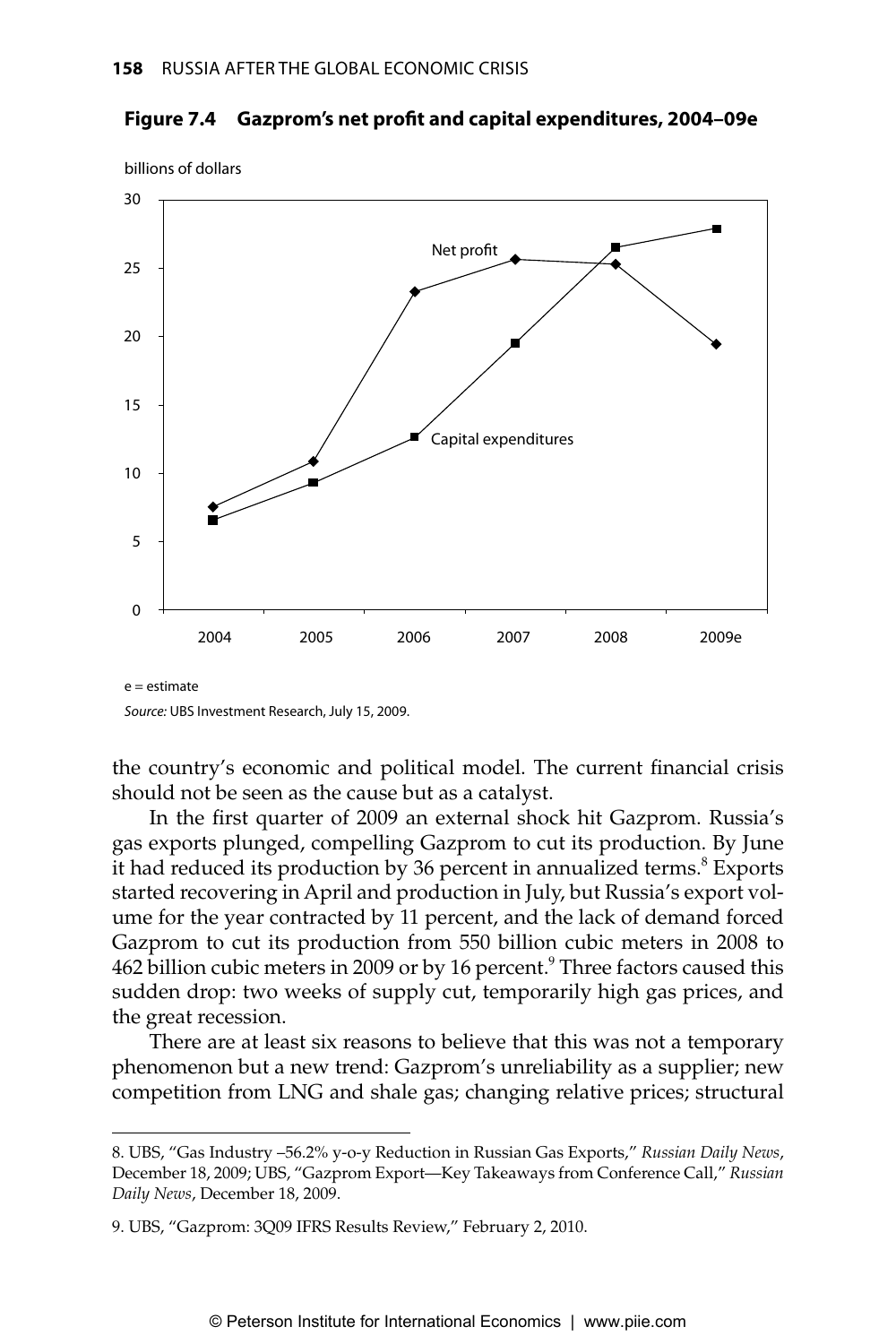decline in the demand for gas; decreased energy intensity in Russia, Ukraine, and Belarus; and Gazprom's underperformance relative to independent producers.

First, Gazprom has long advertised itself as a "Reliable Gas Supplier to Russian and Foreign Consumers,"10 but it has established a firm record to the contrary. In January 2006 its cuts of deliveries to Ukraine harmed eight countries, and a few were hurt by cuts to Belarus in 2007. In January 2009 Gazprom eliminated all deliveries for two weeks to 16 European countries because of a dispute with Ukraine. The European customers were neither guilty nor forewarned, and several of them, especially in the Balkans, suffered badly.

Gazprom has used considerable discretion in its deliveries for many years, but until 2006 it made a sharp distinction favoring its European customers, while treating post-Soviet countries badly. A study by the Swedish Defense Research Agency established that Russia used "coercive energy policy," such as supply cuts, coercive price policy, and sabotage 55 times from 1991 until 2006. Of these incidents, the authors reckoned that 36 had political and 48 economic underpinnings, that is, both motives were present. Gazprom was the dominant actor in 16 of these cases, and Itera, an allegedly related gas trading company, accounted for another 9. Thus coercive measures in Russia's gas policy toward post-Soviet countries do appear habitual. The main targets have been Lithuania, Georgia, Belarus, Ukraine, and Moldova.<sup>11</sup>

Gazprom has justified its multiple cuts in supply with payment arrears and resistance to higher prices by post-Soviet countries, but often they have been accompanied by loud public political polemics by Russian officials. For many years, Gazprom offered much lower prices to these nations, which often accumulated large unregulated debts. Gazprom was patient because it tried to exploit these debts for debt-equity swaps attempting to acquire their pipeline systems. However, after Gazprom had succeeded in doing so, for example, in Moldova and Belarus, it continued disrupting supplies so it did not improve energy security. Since 2005, Gazprom has tried to extract the higher European prices from its post-Soviet customers, but it has done so in fits and starts with policies varying by country, making political motives all too evident. Moreover, Gazprom has often insisted on including nontransparent intermediaries, which have benefited from transfer pricing.<sup>12</sup>

<sup>10.</sup> Gazprom Today, www.gazprom.com (accessed on December 23, 2009).

<sup>11.</sup> Jacob Hedenskog and Robert L. Larsson, *Russian Leverage on the CIS and the Baltic States* (Stockholm: Swedish Defense Research Agency, 2007), 46–57; Robert L. Larsson, *Russia's Energy Policy* (Stockholm: Swedish Defense Research Agency, 2006), 296–97.

<sup>12.</sup> Simon Pirani, ed., *Russian and CIS Gas Markets and their Impact on Europe* (Oxford: Oxford University Press, 2009); Walerij Paniuszkin and Mikhail Zygar, *Gazprom: Rosyjska bron*  [*Gazprom: The Russian Weapon*] (Warsaw: W.A.B., 2008).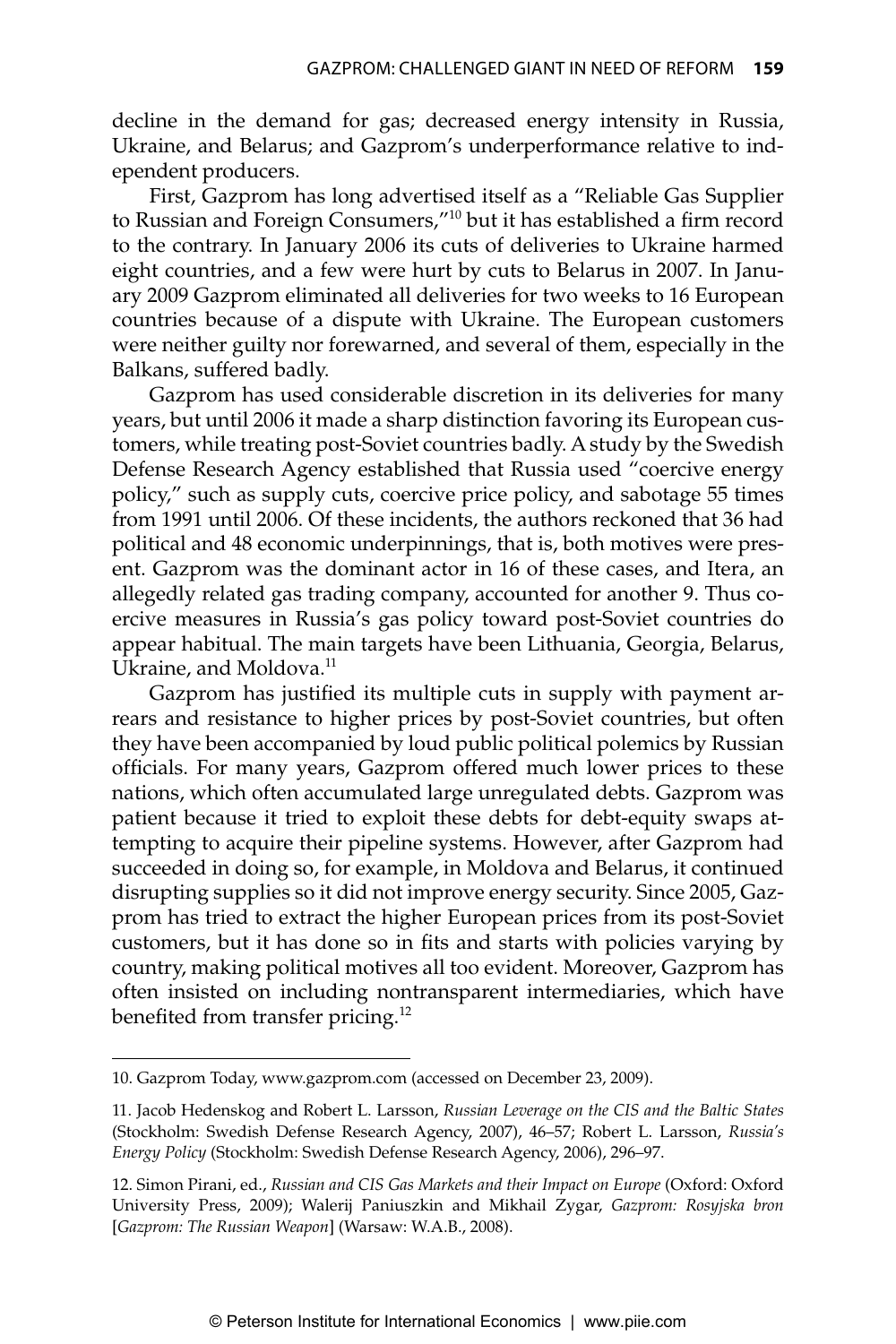Its agreement with Ukraine in January 2009 might set a new trend. Its characteristics, as amended in November, are a long-term agreement, a European gas price formula, reasonable transit tariffs, and no middleman. However, the volume agreed was far too large, and it had to be cut by about half for both 2009 and 2010 as Ukraine approximately halved its gas imports from Russia at the new, higher gas prices.

Naturally, the victims of these vagaries defended themselves. Some of Gazprom's major customers—Ukraine, Germany, Austria, and Hungary—have accumulated gas stocks for three months or more, but such large stocks involve substantial costs, which have to be included in the cost of purchasing gas from Gazprom. All are trying to diversify their energy supplies and diminish their dependence on piped gas. As a consequence, Gazprom's partial downstream monopoly as supplier of gas to much of postcommunist Eastern Europe is gradually being dismantled. Now countries such as Poland and Hungary receive half their gas from other sources. Gazprom delivers 40 percent of the European Union's gas imports and one-quarter of its total supplies.<sup>13</sup>

Gazprom's second problem is that it is encountering new competition from LNG and shale gas. Traditionally, Gazprom delivers gas only to Europe and it does so through pipelines. LNG technology has existed for a long time, but until recently it was too expensive and only now has it taken off. LNG allows gas producers far away, notably Qatar in the Persian Gulf, to freeze their gas in expensive liquefaction plants. The LNG is shipped like oil in supertankers to regasification terminals, from where it is distributed through pipelines. In the last few years, huge investments have been directed to all three stages of LNG, flooding the European gas market with comparatively cheap LNG through multiple new regasification terminals.<sup>14</sup>

At the same time, the United States has started mass producing cheap shale gas, replacing most of the anticipated American demand for LNG, which is now being redirected to the European market. The International Energy Agency predicts that this will remain the case for the next three to five years, and it does not expect European gas demand to return to the level of 2008 until 2012 or 2013.<sup>15</sup> The steadily increasing demand for gas has turned into a medium-term glut.

Third, the gas surplus is changing market conditions and depressing international gas prices. LNG trade is reminiscent of oil trade and is domi-

<sup>13.</sup> Peter B. Doran, "Collective Energy Security: A Road Map for Europe," Report 24 (Center for European Policy Analysis, 2009), 11.

<sup>14.</sup> Richard Pomfret, "Energy Security in the EU and Beyond" (paper presented to the CASE Conference "The Return of History," Warsaw, November 20–21, 2009).

<sup>15.</sup> International Energy Agency, *Natural Gas Market Review* (Paris, 2009); Paul Betts and Andrew Hill, "Gas Glut That Risks Spoiling Russia's Power Games," *Financial Times*, December 16, 2009.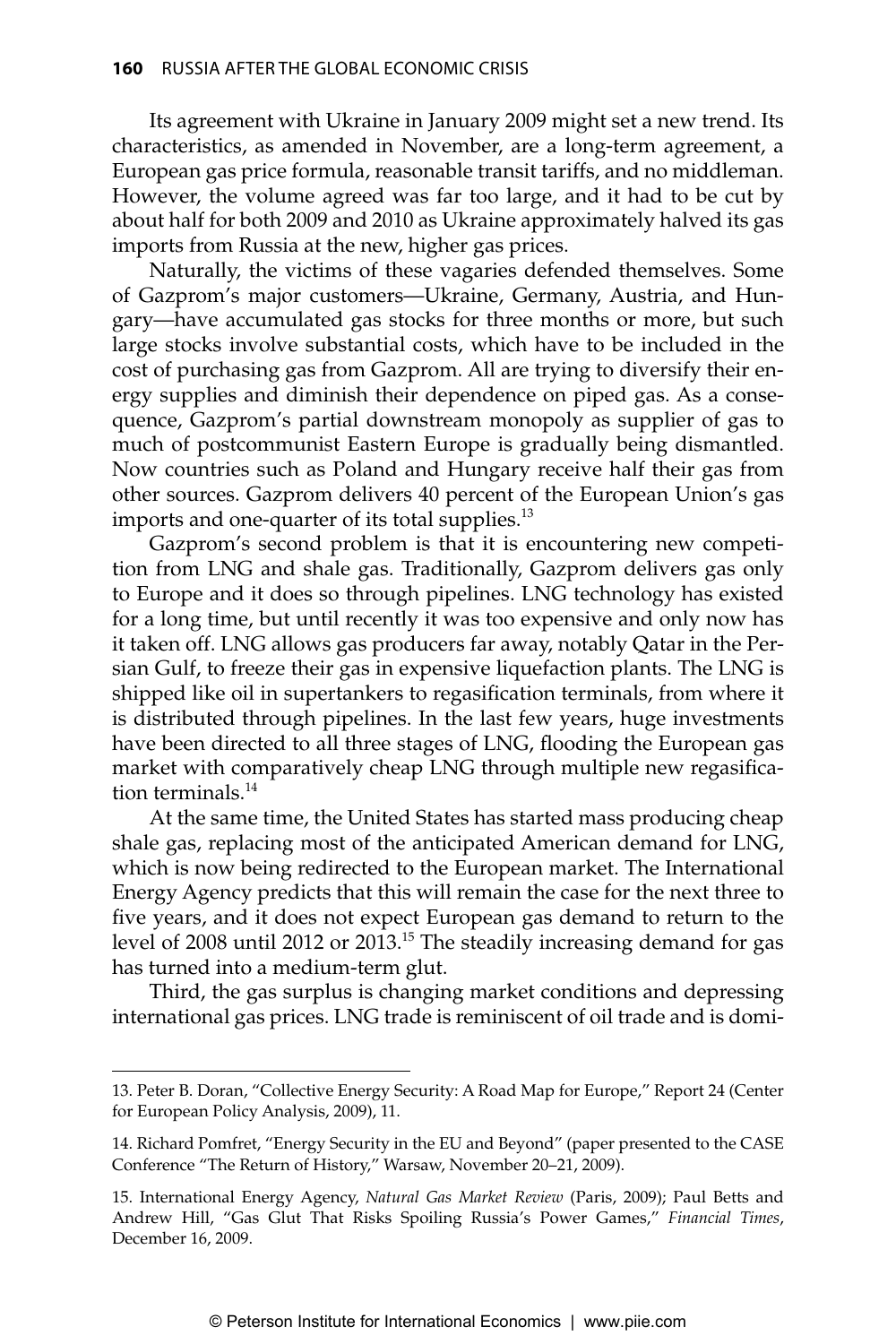nated by the spot market, whose prices vary greatly, at times half the Russian gas prices in 2009. At present, a new customer has little reason to opt for piped Russian gas when cheaper LNG is available.

Also, Gazprom's contract terms are being challenged. Since it started selling gas to Europe in the early 1980s, Gazprom has insisted on longterm contracts with prices linked to a mixture of oil indices half a year earlier. Such contracts were attractive when oil prices were rising but not when prices fell. In the first half of 2009 Russian gas to Europe was seriously overpriced, which depressed demand. The recovery in the second half of 2009, when Russian gas was much cheaper, was only partial.

The hard question for Gazprom is whether European gas prices have decoupled from the oil price for good, leaving Gazprom's gas overpriced. The Gazprom view is that this is a temporary phenomenon, while independent consultants claim it is a long-term condition.16 Gazprom insists on its long-term contracts with a clause called "take or pay," forcing its customers to pay even if they do not accept deliveries.

A fourth challenge concerns the demand for gas after the crisis. The customary precrisis idea was that gas was one of the best fuels, emitting far less carbon dioxide than coal or oil, but it is primarily used in three spheres: power generation, heating, and process industry (chemical and metallurgical industry). In power generation, gas competes with coal, and great energy savings can be made through greater energy efficiency in power stations. Much of the heating costs can be saved through better insulation. Chemical and metallurgical industries are probably experiencing a structural downsizing. In a recent study, McKinsey & Company points out that Russia can make its greatest energy savings in these very sectors.<sup>17</sup> Therefore, much of the demand for gas might disappear in the medium term.

Fifth, after high energy prices from 1973 to 1980, the world saw massive and unanticipated energy saving. Similar energy savings are likely this time around. Three countries that can save energy most easily are Russia, Ukraine, and Belarus. Today, Russia consumes twice as much primary energy as China and six times as much as the United States for each \$1 of GDP in purchasing power parities.<sup>18</sup> The situation is similar in Ukraine and Belarus, two of Gazprom's largest export markets. As a consequence, gas demand from these three countries is likely to decline.

The decline in demand for gas will be all the greater if the ambitious targets for a reduction of greenhouse emissions by 50 percent by 2050, as were discussed at the Copenhagen climate conference in December 2009, are implemented (see chapter 6). In a paper with long-term scenarios for

<sup>16.</sup> Panel discussion on gas demand at Troika Dialog's Russian Forum 2010, Moscow, February 3-4, 2010.

<sup>17.</sup> McKinsey & Company, *Pathways to an Energy and Carbon Efficient Russia* (Moscow: McKinsey & Company, Inc., 2009), 4.

<sup>18.</sup> Ibid.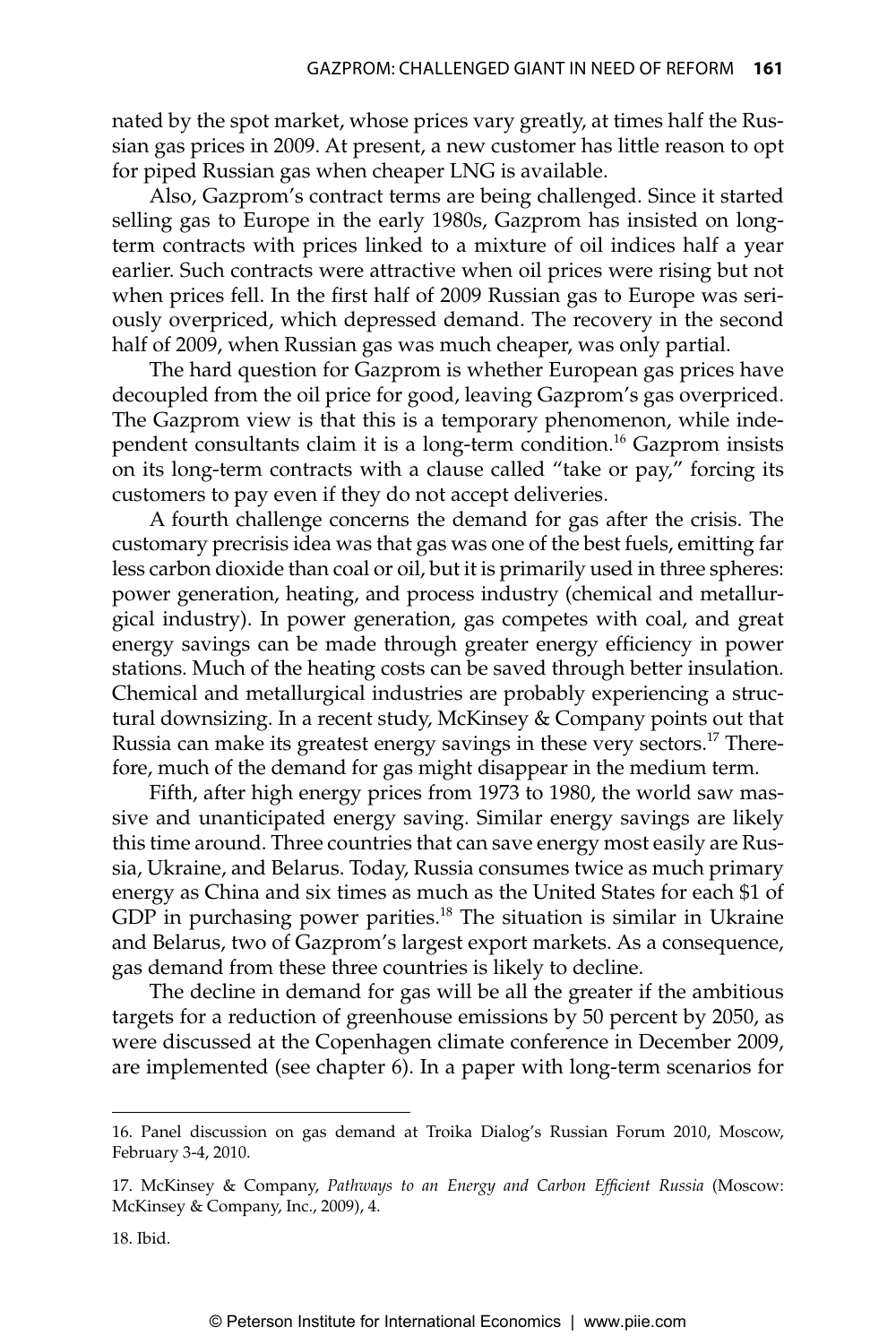Russia's energy demand, Sergey Paltsev, John Reilly, and Natalia Tourdyeva find that Russia's gas demand might peak in 2010.<sup>19</sup> The gas glut might be not only medium term but also long term.

A sixth challenge to Gazprom is independent producers in Russia. With its unwieldy bureaucracy, Gazprom can produce only from giant fields, but Russia has plenty of accessible small and medium-sized fields. It does not need to develop inaccessible new giant fields for the foreseeable future if it utilizes medium-sized fields. Agile independent companies are already doing that. Novatek and big private oil companies produce gas far cheaper than Gazprom, and unlike Gazprom they manage to sell increased gas volumes on the domestic market with profit.

Gazprom has repeatedly used its monopoly power and political muscle to purchase independent producers cheaply to recover its share of production. Many Russian and foreign companies have faced such a fate. Eventually, the question must arise why the Russian government allows Gazprom to waste billions of dollars every year.

In sum, Gazprom may have far too much gas in the medium term because of energy savings both at home and abroad, especially in industries using gas. But the prices that Russian gas can fetch abroad are likely to stay low and probably decouple from oil prices. Even if domestic gas prices in Russia rise, Gazprom's finances are likely to be squeezed.

#### **Gazprom's Response to the Crisis**

The Gazprom management—that is, the Russian government—does not seem to have understood the severity of these dramatic changes. After a long time in denial, it has reacted in an ad hoc manner. At the time of this writing, Gazprom is gradually molding a new defensive strategy. It is trying to maintain the old demand while letting go of new markets and cutting output.

The crucial issue for Gazprom is European demand, which generates all its profits. Instead of apologizing to its European customers for the supply cut in January 2009, Gazprom has aggressively insisted on its old long-term contracts with its take-or-pay clauses. It is bound to lose customers with this high-risk policy in a buyers' market. In February 2010, Gazprom finally started easing this policy, allowing four major European client companies to buy 10 to 15 percent of their contracted gas at lower spot market prices. $^{20}$ 

Gazprom has constrained its supplies by reducing its purchases of

<sup>19.</sup> Sergey Paltsev, John Reilly, and Natalia Tourdyeva, "Russia and the World Energy Markets: Long-Term Scenarios" (paper presented at the GTAP 12th Annual Conference on Global Economic Analysis, June 10–12, 2009, Santiago, Chile).

<sup>20. &</sup>quot;Gazprom Price Change to Last 3 Years," *Moscow Times*, March 1, 2010.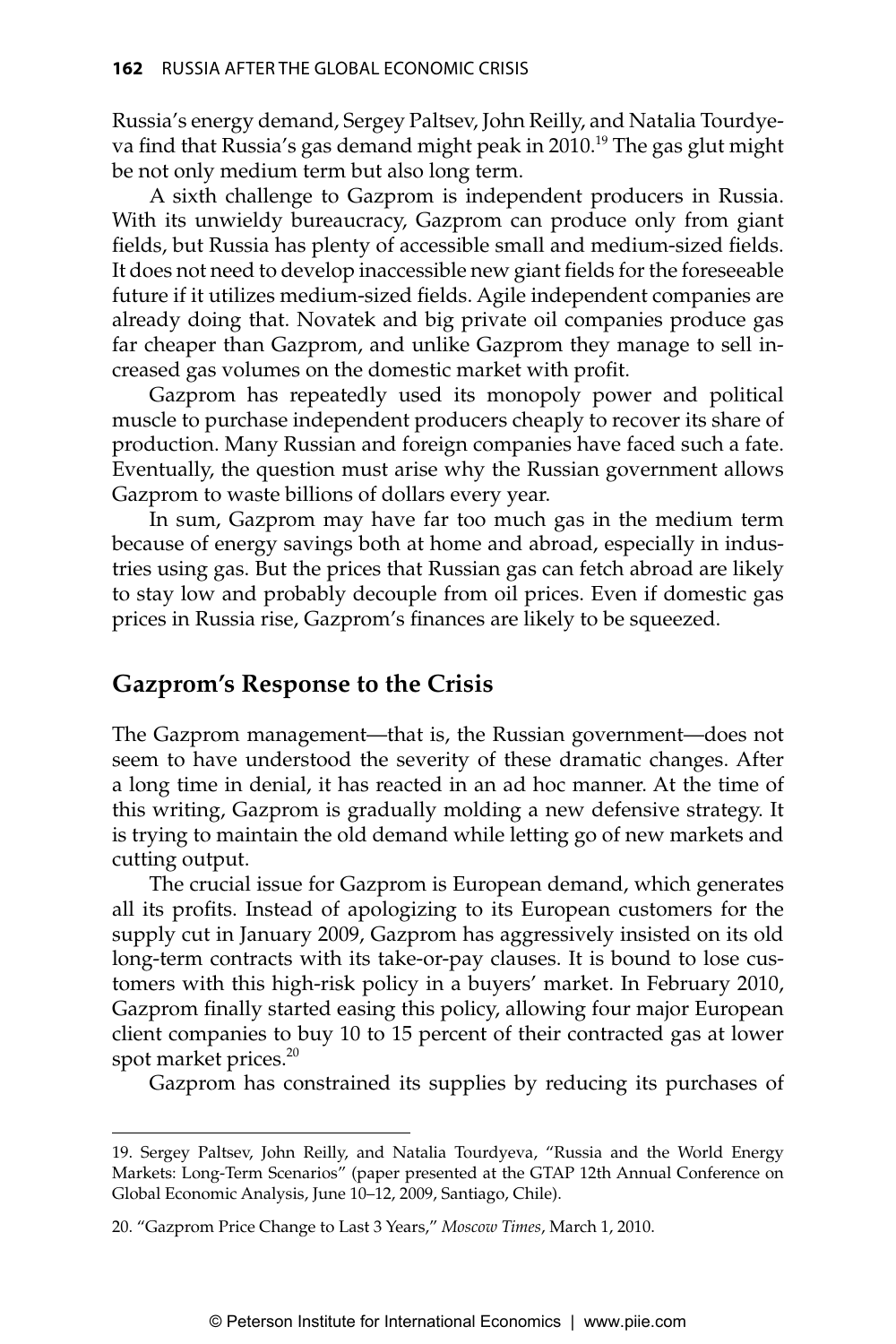Central Asian gas and by postponing the development of new giant fields. In 2008 Gazprom contracted 70 billion to 80 billion cubic meters a year of Central Asian gas at prices above current market prices. In April 2009 Gazprom suddenly and unilaterally halted the gas flow from Turkmenistan, which caused an explosion in the pipeline on Turkmen territory, blocking further gas sales to Russia. After the Turkmens repaired the pipeline, Gazprom refused to take the agreed volumes at the contracted price, although it had a take-or-pay contract. Turkmenistan had prior bitter experiences from the gas glut of 1997–98, when Russia embargoed all its gas exports for 18 months until it built an alternative pipeline to Iran.<sup>21</sup> In December 2009 Russia and Turkmenistan agreed to reduce Turkmenistan's deliveries to Russia from 50 billion cubic meters in 2009, of which Russia took only 12 billion cubic meters, to up to 30 billion cubic meters in 2010.22

Since Gazprom has been forced to reduce its output from existing fields, it has neither need nor financing for the expensive new mastodon fields, Shtokman in the Barents Sea, Yamal in Northern Russia, or Kovykta in East Siberia. Gazprom has acted rationally, quietly, and without drama delaying the development of all these new fields.

One inconsistency remains in Gazprom's new defensive strategy. The company insists on building two new pipelines, Nord Stream through the Baltic Sea to Germany and South Stream through the Black Sea and Balkans to Italy. These two pipelines are intended to circumvent the transit countries Ukraine, Belarus, and Poland, but South Stream would pass through more transit countries. After the many coercive measures by Gazprom against their customers, Gazprom, not any transit country, appears to be the problem, which Gazprom refuses to acknowledge. Nord Stream, with a capacity of 55 billion cubic meters, would cost at least \$15 billion and South Stream, with a capacity of 60 billion cubic meters, about \$28 billion. By contrast, the March 23, 2009 EU-Ukraine declaration on the gas transit system through Ukraine could solve the problems with Ukrainian gas transit for a paltry investment of \$3.5 billion and secure all the necessary capacity.

Gazprom's investment structure is a traditional peculiarity. It has invested more in pipelines than in development and production and large amounts in acquisitions outside the gas sector. In 2005 more than half of its large capital budget went to pipelines and only one-third to production and development. But the Gazprom management has sobered up somewhat. In 2007 and 2008 Gazprom spent 43 percent of its capital investment on production and just over a third on transportation (figure 7.5). Yet, the existing pipeline network is poorly maintained, and these massive invest-

<sup>21.</sup> Vladimir Soccor, "Strategic Implications of the Central Asia-China Pipeline," *Eurasia Daily Monitor* (Jamestown Foundation, December 18, 2009).

<sup>22.</sup> Isabel Gorst, "Russia Welcomes End to Turkmen Gas Dispute," *Financial Times*, December 23, 2009.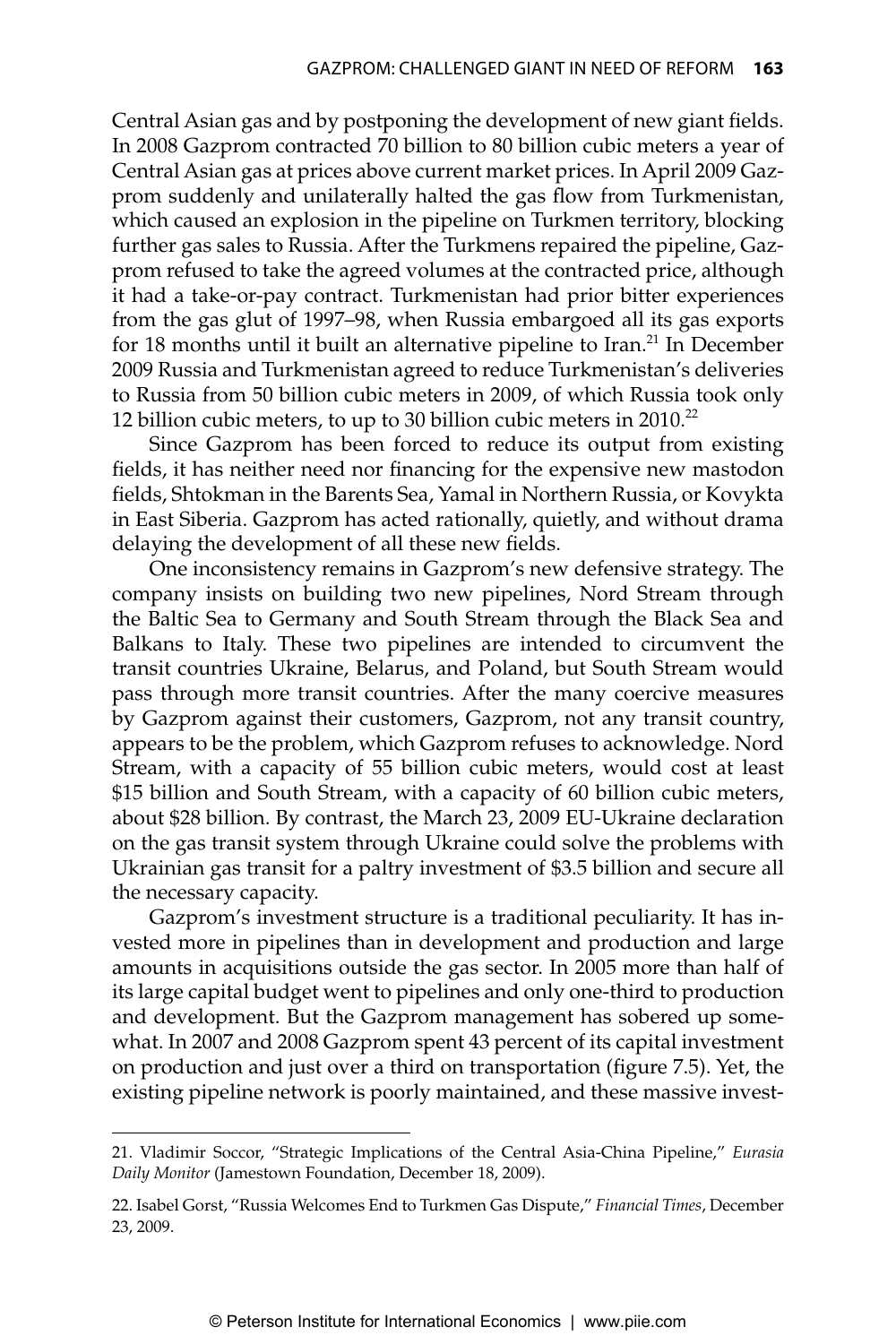

**Figure 7.5 Gazprom's capital expenditures, 2003–08**

ments expanded the total Russian gas network by only 8.6 percent from 2000 to 2008.<sup>23</sup>

Gazprom has no comparative advantage in pipeline construction. Few companies procure at higher prices. Anecdotal evidence suggests that it usually costs Gazprom three times as much to build a pipeline as anybody else. When Gazprom built Blue Stream, Hermitage Capital Management showed that Gazprom's cost per kilometer of pipeline was 119 percent higher than on the Turkish side. $^{24}$ 

Nor does Gazprom have any apparent comparative advantage in the transportation of gas, being notorious for including shady intermediaries, which later prompt it to shut off its deliveries. In March 2010, Gazprom sensationally announced that it would audit its related export intermediaries, which seemed to be an attack on customary corrupt schemes.<sup>25</sup>

With reduced gas exports to Europe, Russia has no need for additional

*Source:* Gazprom Databook, June 2009, www.gazprom.com (accessed November 28, 2009).

<sup>23.</sup> Goskomstat (Russia's Federal State Statistics Service), Russia in Figures for 2009, 2008, and 2007.

<sup>24.</sup> Vadim Kleiner, "How Should Gazprom Be Managed in Russia's National Interests and the Interests of Its Shareholders?" (Hermitage Capital Management, June 2005), 40–41.

<sup>25.</sup> Yelena Mazneva, Inna Reznik, and Maxim Tovkailo, "Gazprom Middlemen Face Audit on Exports," Moscow Times, March 5, 2010.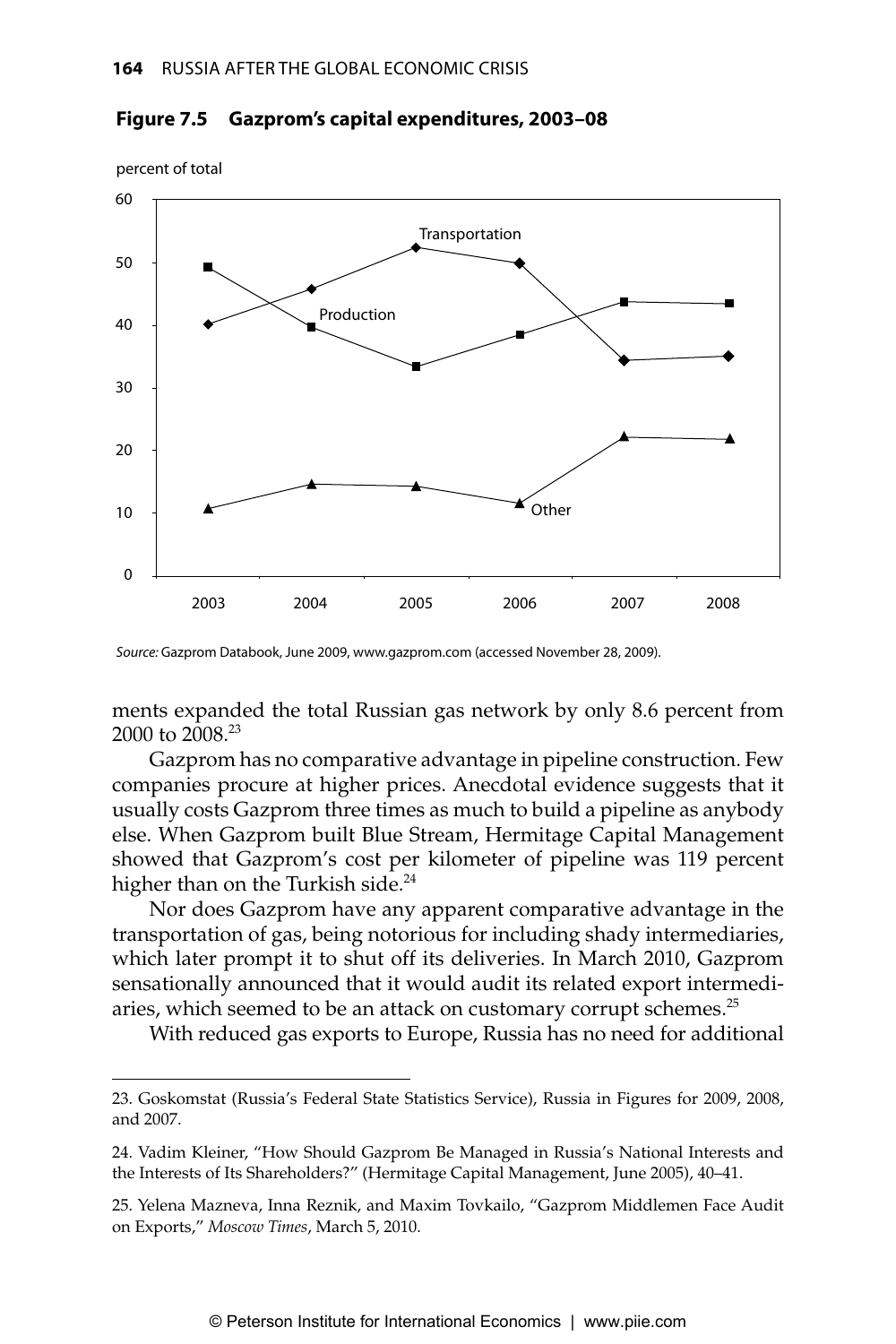pipeline capacity. It makes no commercial sense to build either Nord Stream or South Stream. Nor would it make any political sense, as Gazprom regularly causes delivery disruptions.

For all these reasons, demand from Gazprom's final European consumers is likely to stay low for years. Eventually, Gazprom's friendly intermediaries—the big European gas companies—have little choice but to renegotiate their long-term contracts with Gazprom. The post-Soviet countries have already reduced their dependence on Russian gas deliveries for many years, and the two remaining big customers, Ukraine and Belarus, can easily reduce most of their gas consumption. Ukraine, which has even greater energy intensity than Russia, could save all its gas imports from Russia in the medium term by becoming as energy efficient as Poland or Slovakia. Nor are Gazprom's domestic sales of some 270 billion cubic meters safe. If prices double within a few years as is currently planned, Russian gas consumption will plummet, as Russia is ripe for energy savings. If the independent producers are permitted reasonable market conditions, they will beat Gazprom in both production and sales. All this would be good for Russia but not for Gazprom.

The Central Asian gas market is going through a metamorphosis. Most of the Central Asian gas supply is likely to go to China without Russian intermediation. China has already built a gas pipeline to Turkmenistan. By 2013, China is planning to buy 40 billion cubic meters of natural gas from Turkmenistan, while the Russian-sponsored new pipeline project on the eastern shore of the Caspian Sea from Turkmenistan to Russia, which President Putin announced in May 2007, is going nowhere and will most likely never be built.<sup>26</sup>

In 2007 Gazprom forced TNK-BP to abandon the giant gas field Kovykta in East Siberia, from which it could have been profitable to build a pipeline to China. Now Kovykta will remain stranded and barely exploited for years to come. Gazprom is also set to abandon the project to build a pipeline with a capacity of 80 billion cubic meters of gas from West Siberia to China, which President Putin presented with great fanfare in 2006, though it never appeared plausible.<sup>27</sup> The only Russian gas to be sold to China is LNG from Sakhalin Energy. Turkmenistan and Kazakhstan are likely to outcompete Russia on the Chinese gas market.

Without investment in new giant gas fields, notably Yamal, or without allowing independent producers more freedom, Gazprom's output is set to decline steeply beginning in 2011. It may lose as much as one-third of its production capacity in half a decade, as the four giant fields in West Siberia that currently dominate its production have all passed their peak

<sup>26.</sup> Pavel K. Baev, "China Trumps Gazprom," *Moscow Times*, December 17, 2009.

<sup>27.</sup> Catherine Belton, "Dispute Puts Gazprom China Pipeline on Hold," *Financial Times*, June 18, 2009.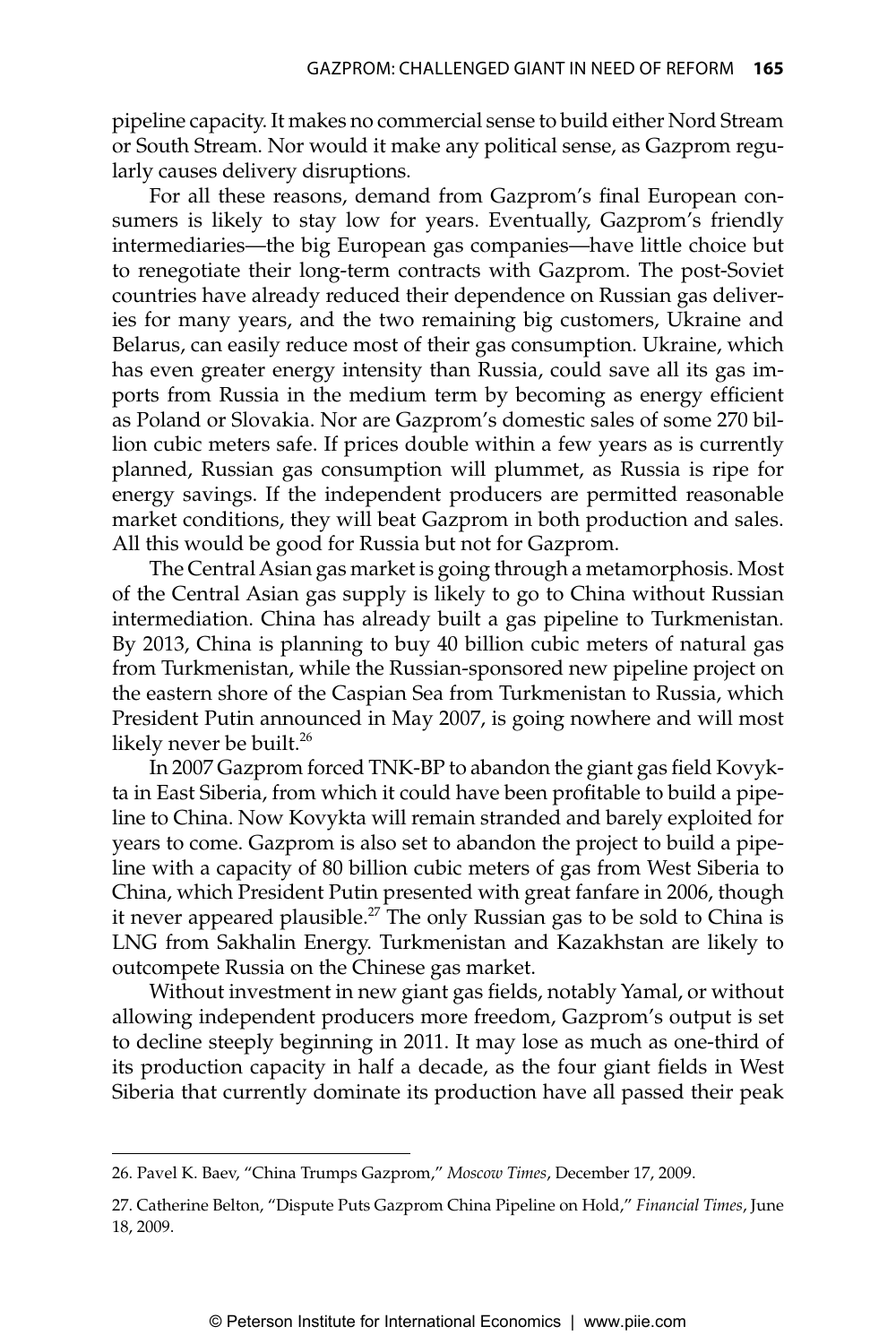and are in decline. Given that Russian gas demand may fall even further, such a development no longer seems problematic but an appropriate adjustment of supply to contracting demand.

If Gazprom does not change its pipeline construction plans and starts building both Nord Stream and South Stream in 2010, these two pipelines might become two of the most wasteful white elephants ever. Russia will not have gas for them for the foreseeable future, and it is far cheaper to use the existing pipelines through Ukraine. Their construction would not lead to any diversification but further tie Russia to the old pipeline transportation and the stagnant European gas market when it should try to diversify its markets. Nord Stream seems to have advanced too far to be stopped, while the construction of South Stream can still be halted.

As a consequence of less demand, less production, lower prices, and excessive capital investment, Gazprom will be a smaller, less profitable, and less valuable company. Within five years, its supply of gas could decline by 200 billion cubic meters or about one-third, while losing domestic and foreign sales of similar magnitude. Russian society will forgo huge wealth that its gas industry could have generated, but it also means that Gazprom will cease to be a state within the state, and Russia could become a more normal and open society.

#### **An Alternative Russian Gas Policy**

The current recession has exposed Gazprom's weaknesses and offers an excellent opportunity for reform as long outlined.<sup>28</sup> The crucial insight is that what is good for Gazprom's management is bad for Russia, because Gazprom is the primary cause of Russia's energy curse. The less energy rents it generates, the lesser the curse will be. $^{29}$  The danger is to be content with marginal improvements when truly profound changes are required.

The first step should be to separate Gazprom from the state. Either the president or the prime minister concludes virtually all important international gas deals. Even if the majority of Gazprom remains state-owned, it must gain integrity as an autonomous joint stock company. Therefore, it should be deprived of its regulatory functions, which should be transferred to an independent regulatory agency.

Since the Gazprom management has failed so miserably, a clean sweep of the existing management and installation of a new, competent management from the private sector are desirable. Another immediate decision

<sup>28.</sup> Rudiger Ahrend and William Tompson, "Russia's Gas Sector: The Endless Wait for Reform?" OECD Economics Department Working Paper 402 (Paris: Organization for Economic Cooperation and Development, September 2004).

<sup>29.</sup> Yegor T. Gaidar, *The Collapse of the Empire: Lessons for Modern Russia* (Washington: Brookings Institution, 2007).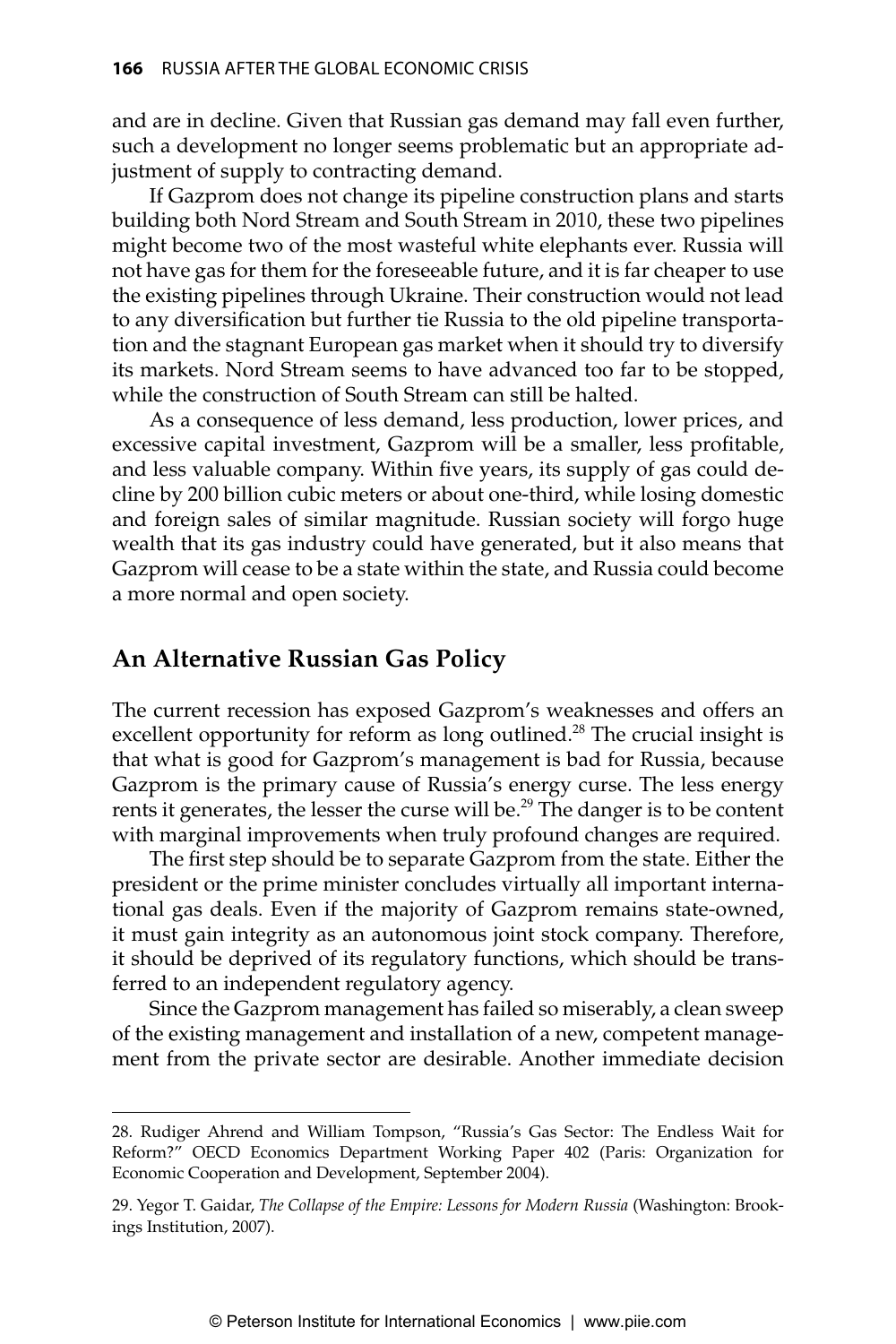should be to abandon Nord Stream and South Stream, since neither appears commercially viable.

In a rational market economy, a conglomerate such as Gazprom would not exist. All kinds of noncore assets from farms to television companies should be sold off.30 Production of gas should be separated from transportation and sales in different companies. At least underperforming production companies should be put up for sale. Since Gazprom lacks the administrative ability to develop small and medium-sized fields, the Ministry of Natural Resources should take back all its neglected or mothballed licenses. Gradually, such licenses should be auctioned off, which would strengthen independent gas producers. No doubt, they would quickly outcompete Gazprom in production in the same way Russia's private oil producers dominate that industry.

The gas pipeline system could stay state-owned but be separated from production and opened up on equal pricing conditions to independent producers. As a consequence, flaring could be sharply reduced and Russia would benefit from a huge, cheap, additional supply of gas, at the same time air pollution would be reduced. This would be a large, swift gain for Russian welfare.

In accordance with long-accepted policy, domestic and CIS prices should be gradually raised to the market level, which would be considerably lower than in Europe because of large transportation costs for gas. For domestic Russian prices, the current target date is 2011. When market prices have been reached and a competitive gas market established, the gas market can be deregulated. Then differential taxation between the oil and gas industry will no longer be justified, and equal taxation should be attempted. That should increase Russia's federal tax revenues.

The combination of reduced flaring, introduction of market prices, and market allocation of gas will lead to greater efficiency, huge savings of energy, and reduction of air pollution, which will benefit the welfare of the Russian people. Presumably, this will lead to a substantial decline in gas consumption in Russia and other post-Soviet countries. If more gas is needed, independent companies can extract it from existing small and medium-sized gas deposits at much lower cost than from the distant giant fields in the far north. Then, Russia could manage without developing Yamal or Shtokman for quite some time. Instead, it could direct financial resources to the maintenance of the existing pipeline system to reduce losses. If independent producers are given more freedom, Russia's many accessible small and medium-sized fields could be developed.

Gazprom must also try to win back the trust of its foreign customers, whom it has abused in the last several years. To begin with, it should apologize for cuts in recent years and offer credible guarantees that it will

<sup>30.</sup> Admittedly, many enterprises have apparently been privatized through asset stripping. See Nemtsov and Milov, *Putin and Gazprom*.